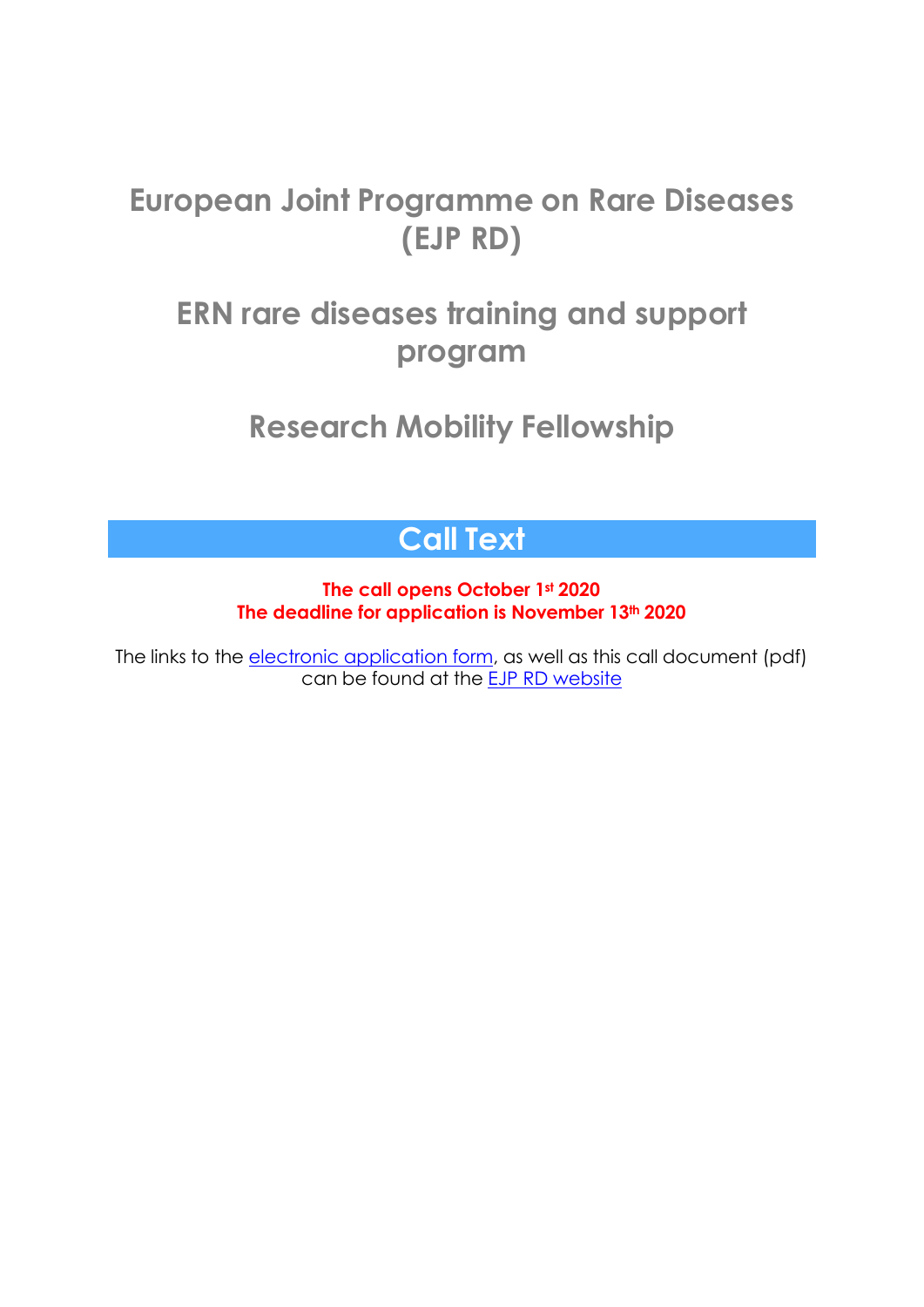

#### 1. MOTIVATION

An EJP RD survey investigating the needs of the European Reference Networks (ERN (ERN) demonstrated that it is necessary to enlarge and intensify training opportunities in the field of research on rare diseases. Based on this result, the EJP RD WP 17 'ERN-RD training and support program' focus group proposed to deliver training programs based on two main components:

- Research **workshops**
- Research **mobility fellowships**

#### 2. AIM OF THE CALL

The call for **Research Mobility Fellowships** aims to financially support PhD students and medical doctors in training working in ERN-member institutions or an ERN affiliated partner to undertake short scientific visits (secondments) **fostering specialist research training** outside their countries of residence and within one of the ERN host institutions or an ERN affiliated partner.

Applicants who will receive fellowships for Research Mobility **should acquire at their host (secondment) institution new competences and knowledge related to their research on rare diseases and with benefit to their ERN**.

The research mobility fellowships are meant to **cover stays of 4 weeks up to 3 months**.

The exchange will be accomplished exclusively within member institutions of the same ERN or between member institutions of different ERNs.

#### 3. EVALUATION COMMITTEE

All proposals will be evaluated by the Scientific Evaluation Committee (SEC) composed of 4 EJP RD WP17 members (coordinators of ERN managing Institutions), 3 independent external scientific experts (not working in any of the 24 ERN's) and one representative of the EJP RD coordination.

Furthermore, after proposals have been selected for funding, they will be remotely evaluated by independent ethics experts, who are members of the Advisory Regulatory and Ethics Board (AREB) of EJP RD, to verify the compliance with the applicable ethics requirements before the starting of the fellowships.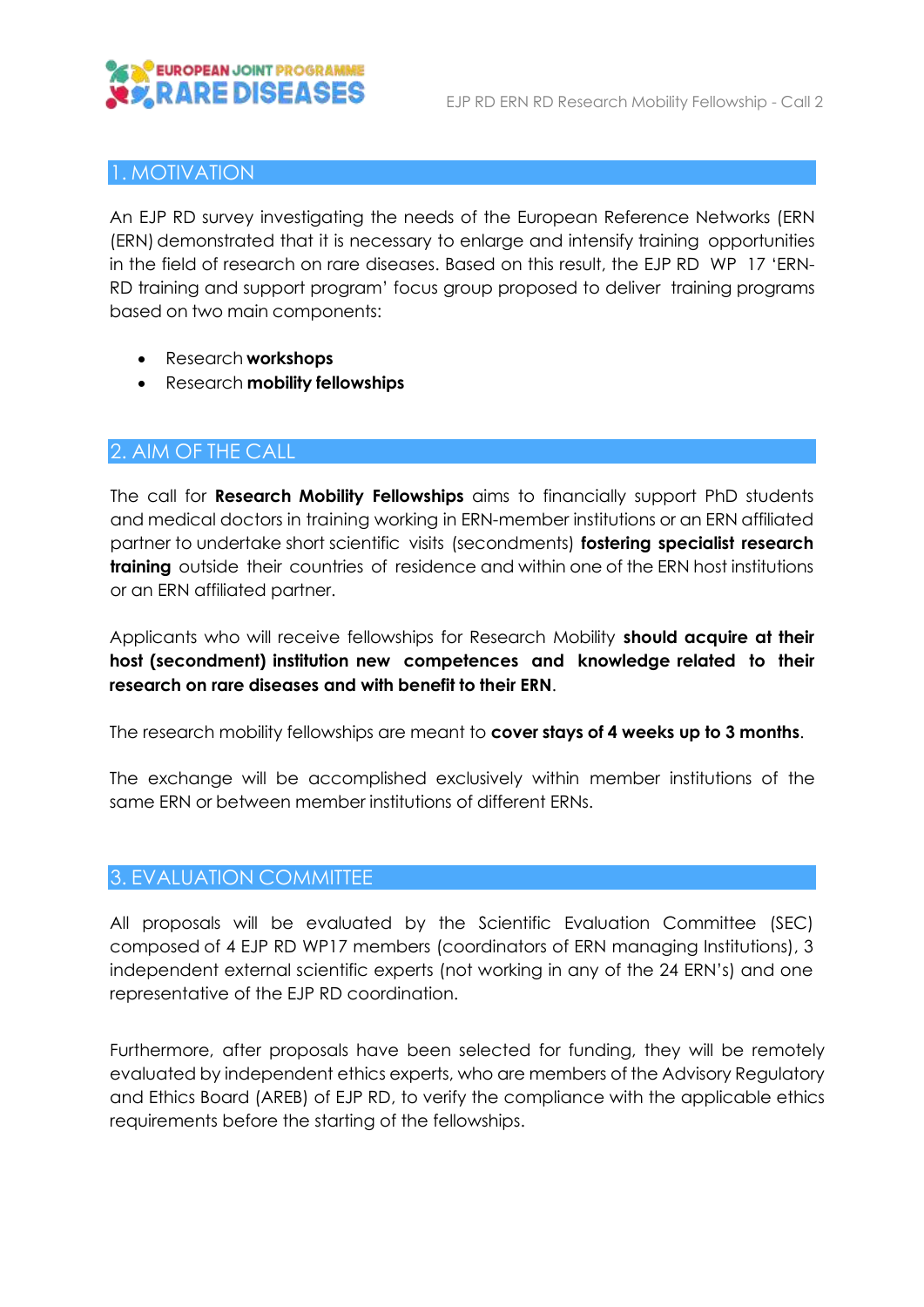

#### 4. APPLICATIONS

#### 4.1 Eligibility criteria

For the purpose of this call, two categories of applicants can apply:

- PhD students with a minimum of one year of research experience at the time of submitting a proposal
- Physicians in specialist training having finished their first year of training at the time of submitting a proposal

Since the programme is aimed at young professionals early in their research career, postdocs or physicians in training who have already obtained a doctorate degree cannot apply for funding.

Furthermore:

- The **applicant must be affiliated to an ERN full member** or to an ERN-Affiliated Partner institution from one of the 24 ERNs at the time when the application is submitted, as well as during the proposed period of the training stay. The list of full ERN members per country and per network can be found [here](https://ec.europa.eu/health/ern_en)
- Both, the **home and host (secondment) institutions must be Full members or Affiliated Partners of an ERN** at the time when the application is submitted, as well as during the proposed period of the training stay
- The training stay should last between 4 weeks and 3 months
- The training must be completed within one year from the application approval. DUE TO THE COVID-19 OUTBREAK, AN EXCEPTIONAL EXTENSION FOR THE TIMEFRAME OF THE RESEARCH EXCHANGES COMPARED TO THE CALL TEXT WILL BE ALLOWED. THIS MEANS THAT THE RESEARCH TRAININGS MUST BE COMPLETED WITHIN 18 MONTHS FROM THE APPLICATION APPROVAL.

#### 4.2 Information to be submitted

The applications must be written in English and must be submitted using the online [application form.](https://forms.microsoft.com/Pages/ResponsePage.aspx?id=AcQ6OB2ia0KAcl90w2twk2IqTVIYWZFGrQTKKrr6cotUMkxFWkc3VUo1OVNWN004MVRUM0hBUURaNS4u) Applicants must provide personal information and submit a research project plan, information about their current work, information about the home and the host (secondment) institution and about ethics aspects, as specified below. Applications using a different format or exceeding the length limitations of any sections will be rejected without further review.

#### **PERSONAL INFORMATION**

- a. Surname
- b. First name
- c. Email address

**INFORMATION ABOUT THE APPLICANT'S CURRENT WORK**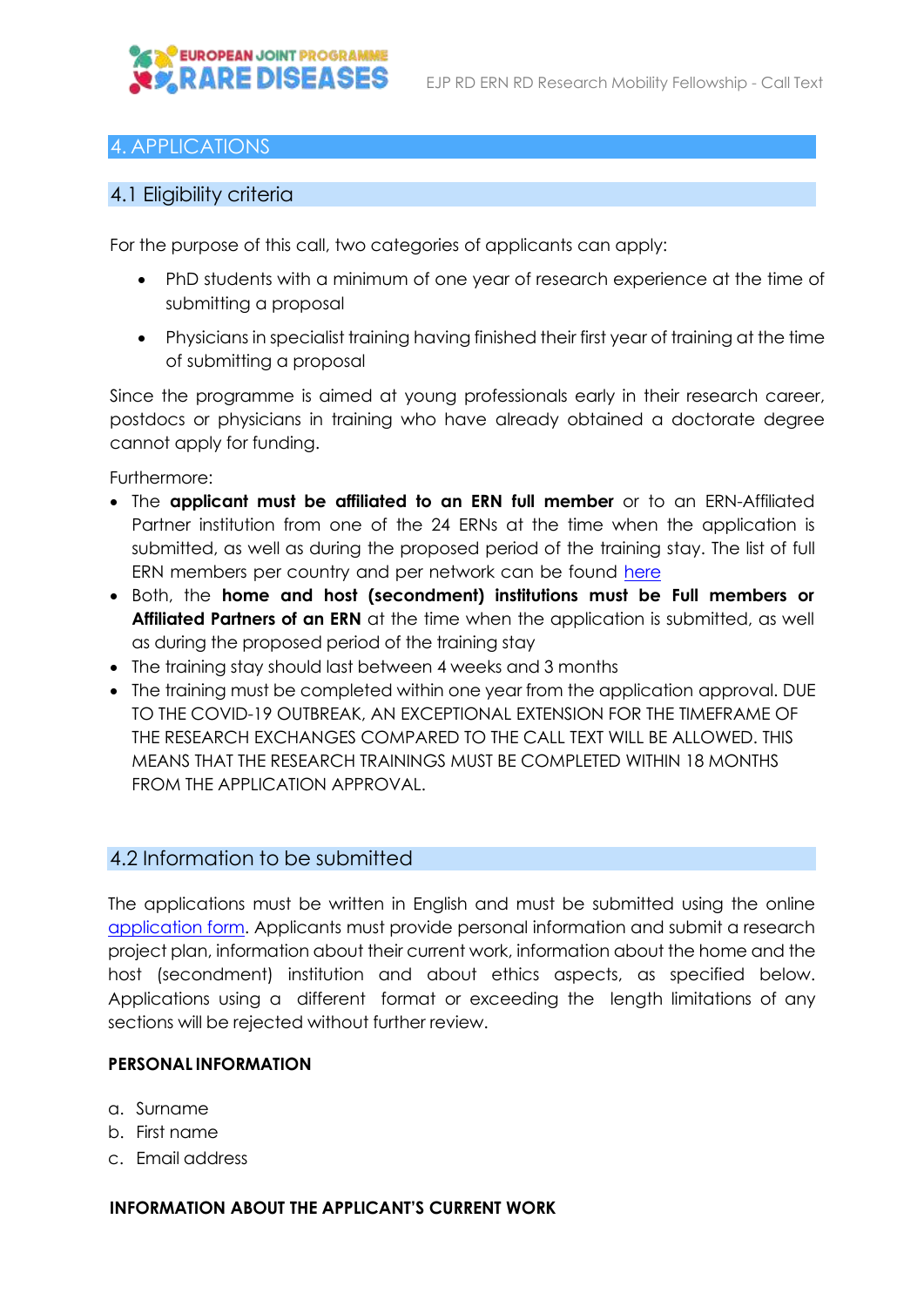

- d. Position
	- PhD student
	- Physician in training
- e. Start date
- f. In what year of training are you?
- g. Expected end date?
- h. CV upload ((1 page, PDF format to be uploaded in the submission system)
- i. If you are a PhD student include a short description of your PhD project briefly summarizing main study area, aims of the project, key results obtained so far (max 1000 characters)

#### **INFORMATION ABOUT THE APPLICANT'S HOME AND HOST (SECONDMENT) INSTITUTION**

- j. Applicant's home institution
	- Name of the institution
	- Department name
	- Full postal address
	- Country
	- Institution membership in the 24 European Reference Networks
	- Full name supervisor
	- Position supervisor
	- Email address supervisor'
	- Letter of support from supervisor (to be uploaded in the submission system), the [template](https://www.ejprarediseases.org/wp-content/uploads/2020/09/Template-letter-of-support-by-HOME-Institution-1.pdf) is provided on the EJP RD website
- k. Applicant's host (secondment) institution
	- Name of the institution
	- Department name
	- Full postal address
	- Country
	- Institution membership in the 24 European Reference Networks
	- Full name supervisor
	- Position supervisor
	- Email address supervisor'
	- Letter of support from supervisor (to be uploaded in the submission system), the [template](https://www.ejprarediseases.org/wp-content/uploads/2020/09/Template-letter-of-acceptance-by-HOST-Institution-1.pdf) is provided on the EJP RD website

#### **RESEARCH PROJECT PLAN**

- l. Project title
- m. Description of the project (max. 2000 characters)
	- Outline of the project stating a clear learning goal for the proposed training stay
	- Research question that you aim to address *during* the fellowship stay OR that will be addressed in the two years *after* the fellowship using the knowledge and skills you obtained during the exchange.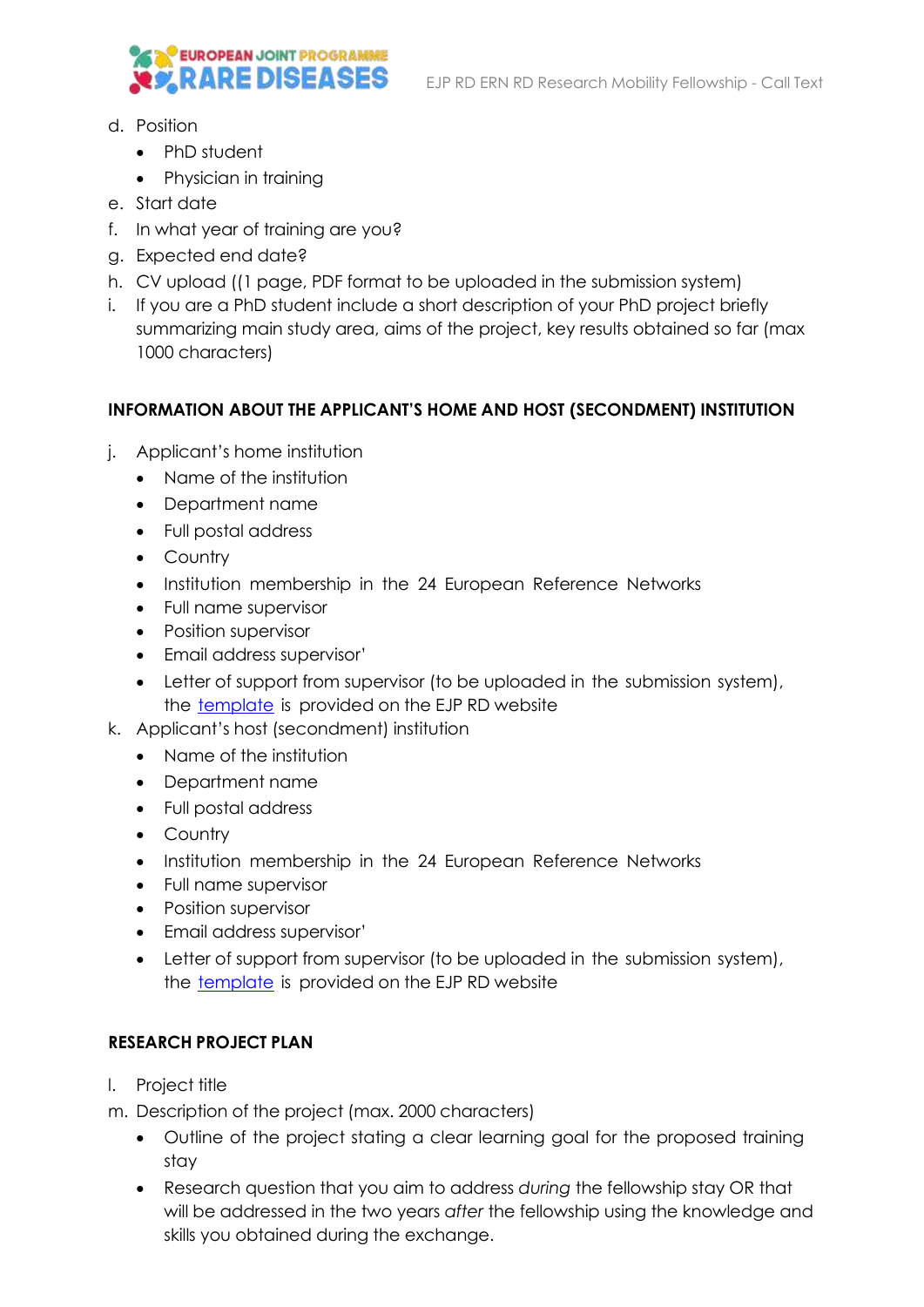# **EUROPEAN JOINT PROGRAMME EX RARE DISEASES**

- Information about how the newly acquired skills and knowledge will be transferred back to the home institution
- n. How will this exchange and the transfer of knowledge/skills benefit your personal career and knowledge (max 1000 characters)
- o. How will this exchange and the transfer of knowledge/skills benefit the home and host institutions? (max 1000 characters)
- p. How will this exchange and the transfer of knowledge/skills benefit the RD domain of your ERN? (max 1000 characters)
- q. Description of methods to be learned during the training stay (max. 1000 characters).
	- Clearly describe the methods you will be trained in during your stay and clearly describe the timelines of your project.
- r. Expected start date
- s. Expected duration of the planned stay

#### **ETHICS CONSIDERATIONS:**

- t. Does your fellowship involve: Use of human embryos and fetuses /humans/ vulnerable patients / children and minors / patients who are unable to give informed consent / use of invasive techniques / collection or use of human biological samples / processing of personal data / use of animals/ transfer of data or material to third countries/other ethics issues
- u. If you have answered yes to one or more of these questions, please, describe in more detail the ethical issues that have to be considered at the outset and how they will be dealt with (e.g. GDPR, informed consent procedures, ethical approval, policies etc.).
- v. Is there anything else you would like to mention with regard to ethical aspects?

# 4.3 Timeline

The submission will be opened from 1 October, 2020 until 13 November, 2020.

Two calls a year will be opened in spring and fall, until the end of 2023.

Note: Rejected applications can be resubmitted once. The comments from the evaluation committee should be addressed in the resubmitted application. One research mobility fellowship can be granted per fellow.

# 5. EVALUATION

# 5.1 Evaluation criteria

The fellows will be selected based on the following criteria: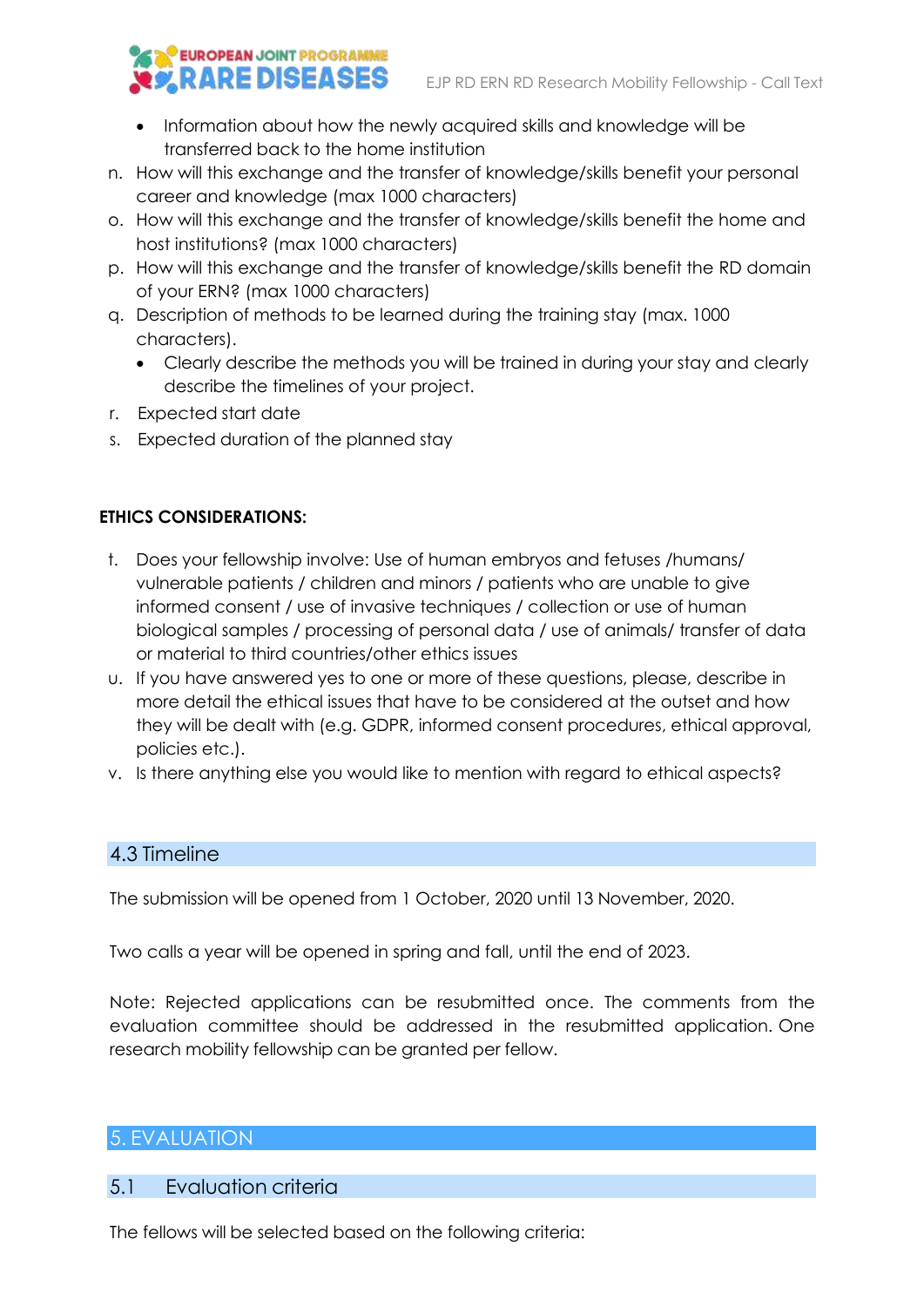

#### **Excellence:**

- Quality of the proposed training/research plan;
- Applicant's skills and competences;

#### **Impact:**

- Impact on/added value of the training for the career prospects and knowledge of the applicant;
- Impact on/added value of the training and newly acquired knowledge/skills to the home and host institution (potential for exploitation of acquired knowledge/skills; establishment of new collaboration);
- Impact on/added value of the training and newly acquired knowledge/skills to the ERN as a whole;

#### **Implementation:**

- Organization and proposed methodology of the training;
- Relevance of the resources and budget required;
- Relevance of the training timeline.

#### 5.2 Evaluation of proposals and funding decision

The process for evaluation of the submitted proposals will be organized in four steps:

- **Eligibility check:** the WP17 fellowship coordination team from UKL-Heidelberg and Radboudumc Nijmegen will check all proposals against the eligibility rules described above. Eligible proposals will be forwarded to the SEC. Non-eligible applicants will be notified and can resubmit an application on a next call if they fulfil all eligibility criteria in the next call.
- **Individual (remote) evaluation by the SEC:** Each application will be evaluated remotely by 3 members of the SEC: one ERN representative and two external experts. Proposals will be assessed according to specific evaluation criteria that are in line with Horizon 2020 rules, using a common evaluation form.

A scoring system from 0 to 5 will be used to evaluate the proposal's performance with respect to the different evaluation criteria. Evaluation scores will be awarded for the 3 main criteria (Excellence, Impact and Implementation), and not singularly for the different aspects listed below the criteria. Each criterion will be scored out of 5. The threshold for individual criteria will be 3. The overall threshold, applying to the sum of the three individual scores, will be 12. The maximum score that can be reached from all three criteria together is 15 points.

• **Consensus discussion and final funding decision:** The WP17 fellowship coordination team will prepare the Evaluation Book including evaluations of all projects and preliminary ranking list based on the mean scores received by each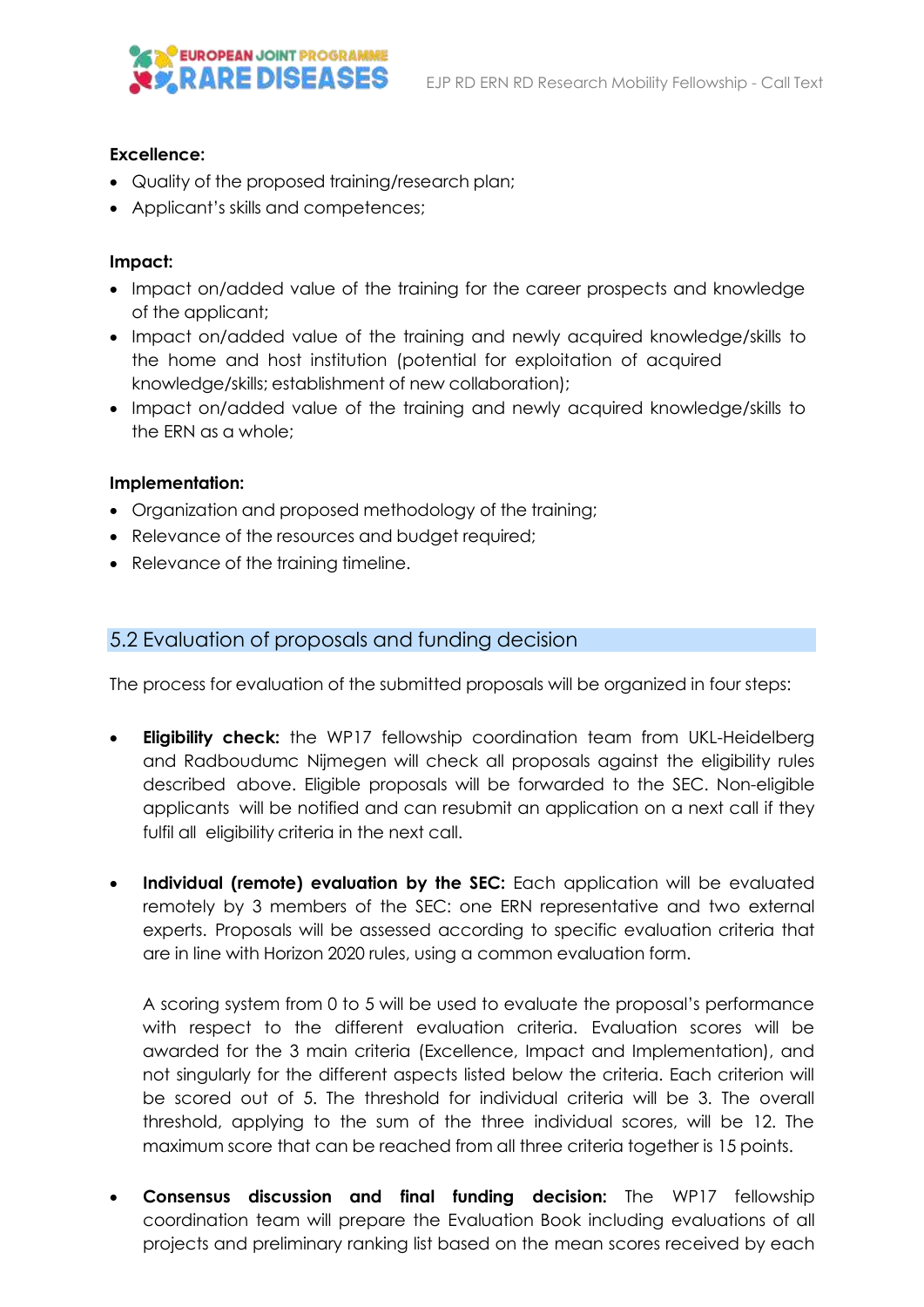

proposal.

All 8 SEC members will meet (via a conference call) to discuss further and establish a ranking of the proposals recommended for funding.

The summary review report of the SEC recommendations and reasons for rejection of the application will be prepared by the SEC members involved in the individual evaluation and forwarded by email to declined applicants. The successful candidates will also receive respective notification by email.

• **Ethics evaluation:** Applications that have been selected for funding will be forwarded to the Advisory Regulatory Ethics Board (AREB) of EJP RD for review of potential ethical issues. AREB experts will assess the compliance of a given proposal with applicable ethical requirements. In case of ethics requirements to be fulfilled before the starting of your fellowship, you will be contacted with further ethics related questions. If no ethics related questions remain, your proposal is approved. Only those proposals that fulfil the regulatory and ethical international/EU and national and institutional requirements will be funded.

A representative of the EJP RD coordination will ensure that the whole implementation and evaluation process of the call is in line with the Horizon 2020 guidelines and respects transparency and equal opportunity rules.

#### **Scoring system:**

**0: Failure:** The proposal fails to address the criterion in question, or cannot be judged because of missing or incomplete information.

**1: Poor:** The proposal shows serious weaknesses in relation to the criterion in question.

**2: Fair:** The proposal generally addresses the criterion, but there are significant weaknesses that need corrections.

**3: Good:** The proposal addresses the criterion in question well, but certain improvements are necessary.

**4: Very good:** The proposal addresses the criterion very well, but small improvements are possible.

**5: Excellent:** The proposal successfully addresses all aspects of the criterion in question

#### 6. FINANCIAL AND LEGAL ISSUES

6.1 Funding model

**Travel up to 400€ for the entire fellowship and accommodation expenses up to 2000€ per month will be covered for a fellowship with a duration of up to 3 months. Please note that the costs covered by fellowship have to be financed in advance by the fellows and will be reimbursed against receipt up to a fixed limit as set out below:**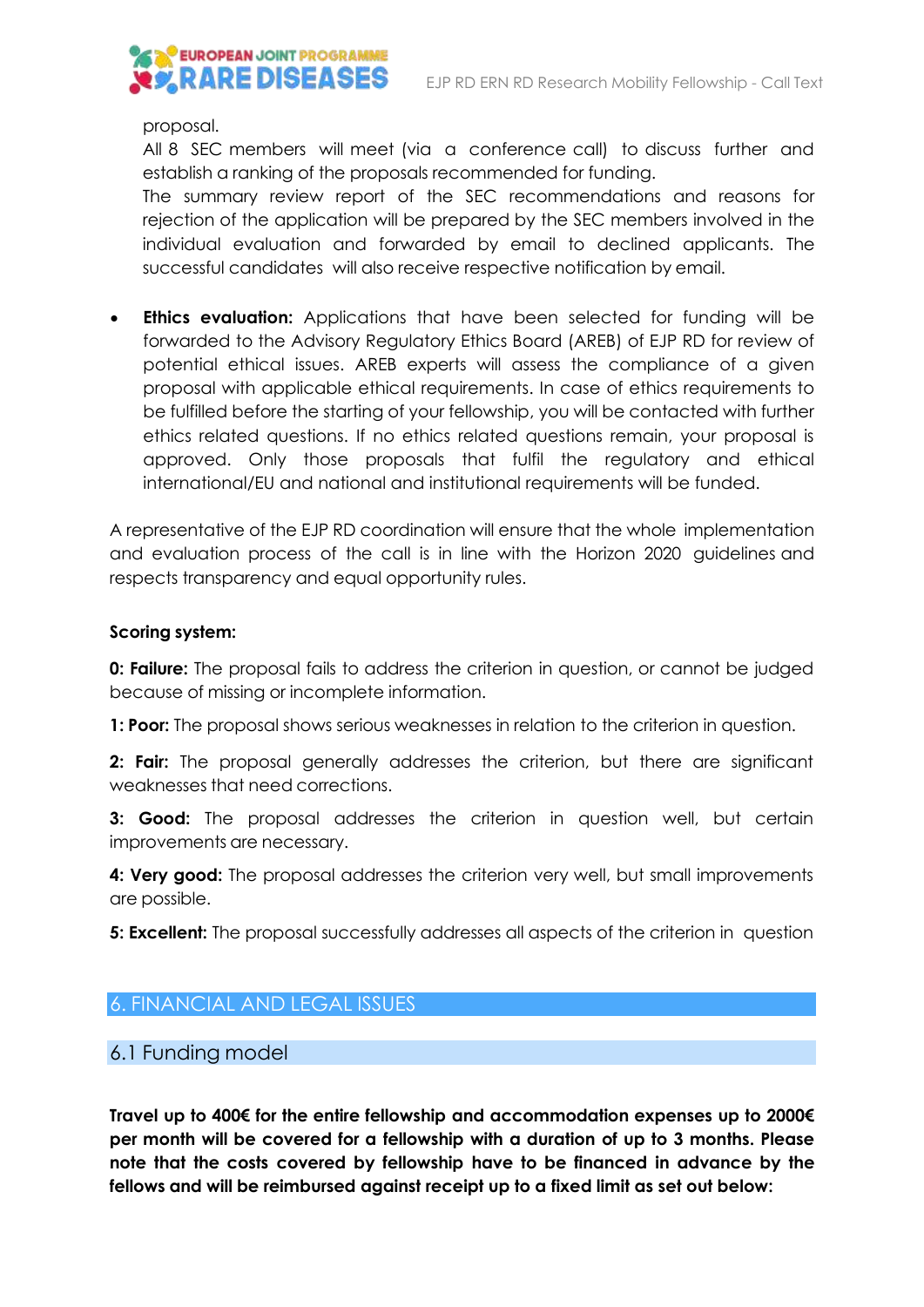# **EUROPEAN JOINT PROGRAMME EX RARE DISEASES**

#### **Travel expenses**

Fellows will be reimbursed for travel expenses from their place of origin to the host institute, and will receive reimbursement for one single return ticket up to a maximum amount of € 400. The travels must be organized on the basis of the most appropriate and cost-effective means of transport:

- If travelling by air, we will reimburse an economy class ticket only.
- The cost of travel by private car shall be reimbursed at the rate of 0.19  $\epsilon$  per km. with a maximum of 1 return per week.

Travel expenses will only be reimbursed on presentation of supporting documents: tickets and/or invoices. These must show the class of travel used, the time of travel and the amount paid. Taxi fares and parking will not be reimbursed.

#### **Accommodation expenses**

We will reimburse the fellow's accommodation expenses up to a maximum of €100 per night and  $\epsilon$  2.000 per month (maximum duration exchange is 3 months). Accommodation expenses will be reimbursed only on presentation of supporting documents such as hotel invoices.

Other subsistence costs such as telephone costs, meals and local transport (bus, tram, metro, taxi, parking, motorway tolls, etc.) will not be reimbursed.

It is important to note that fellows will remain under the employment contract of their home institution; thus their home institution should continue to pay their salary, and all social security will apply during their stay.

#### 6.2 Funding contracts

Each fellow will receive and sign a fellowship funding agreement provided by the managing institution. The agreement will specify the rules of reimbursement, timelines and eligibility rules of the incurred costs. The funded fellows are responsible to provide the original invoices in order to be reimbursed. The managing institutions will be responsible to deliver financial report to the European Commission within regular (yearly) EJP RD reporting period.

# 6.3 Research consortium agreement and ownership of intellectual property rights

Although the primary goal of the training fellowships is not to deliver any specific research results, it is important to underline that each of the research training fellowships will become an integral part of the EJP RD and thus and Framework Consortium Agreement will apply.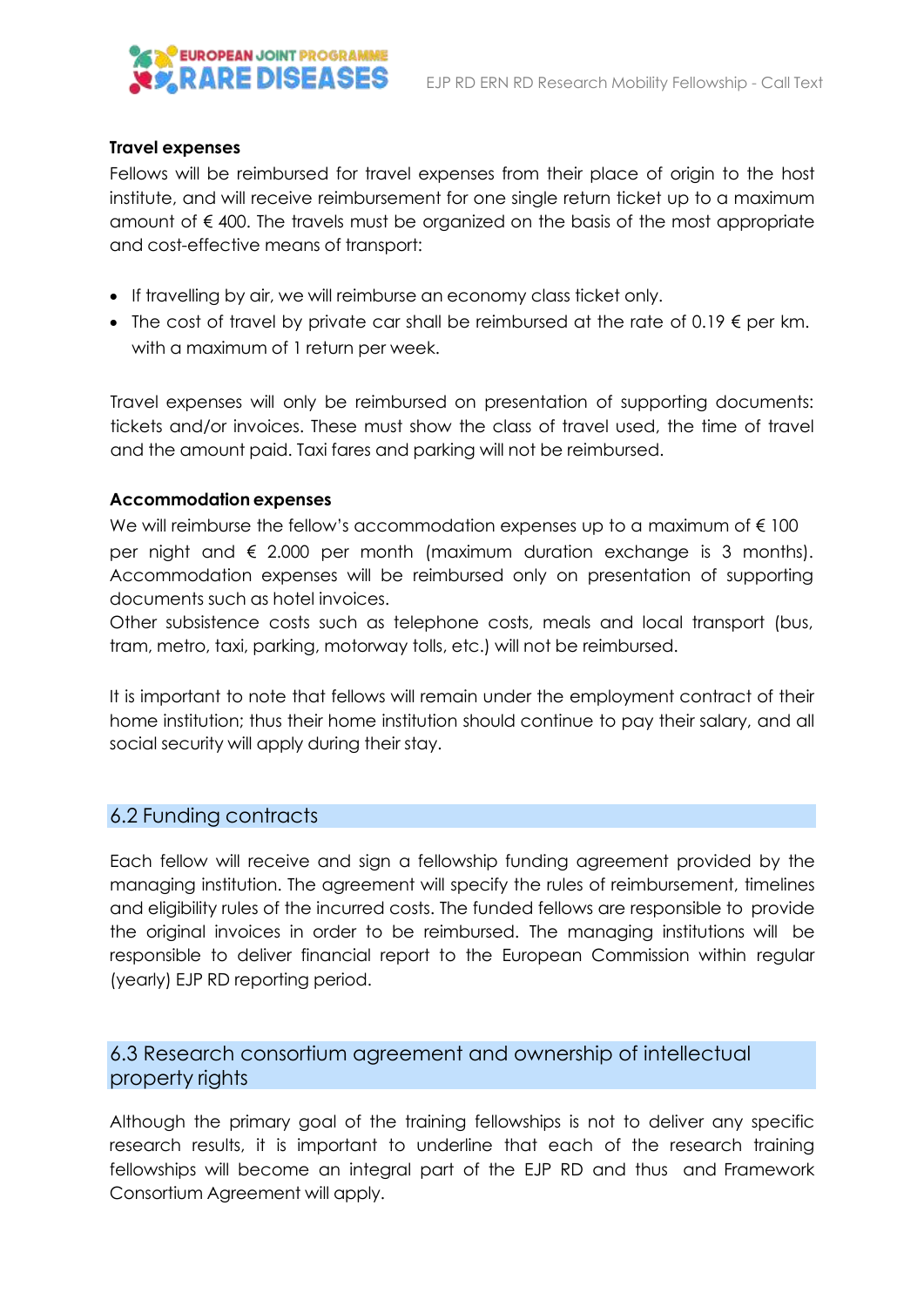Thus, results and new Intellectual Property Rights (IPR) (if any) resulting from projects funded through the EJP RD WP17 internal call for research fellowship will be owned

by the host (secondment) organizations according to specific national/regional rules on IPR and as specified in the EJP RD Framework Consortium Agreement (FCA).

If several participants have jointly carried out work generating new IPR, they shall agree amongst themselves (FCA sections 8.1 and 8.2: *As set forth under Article 26.2 of the Grant Agreement, the joint owners must agree in writing on the allocation and terms of exercise of their joint ownership in a separate agreement ("Joint Ownership Agreement") to ensure compliance with their obligations under this Framework Consortium Agreement*) as to the allocation of ownership of IPR, taking into account their contributions to the creation of those IPR as well as the relevant guidelines on IPR issues.

The results of the research training fellowship and IPR created should be actively exploited and made available for use, whether for commercial gain or not, in order for public benefit to be obtained from the knowledge created (GA article 28.1: *Each beneficiary must — up to four years after the period set out in Article 3 — take measures aiming to ensure 'exploitation' of its results*).

The EJP RD shall have the right to use documents, information and results submitted by the involved partners and/or to use the information and results for their own purposes, provided that the owner's rights are kept and taking care to specify their origin (GA articles 31.2: *The beneficiaries must give each other access — on a royalty-free basis — to results needed for implementing their own tasks under the action,* and 31.3: *The beneficiaries must give each other — under fair and reasonable conditions (see Article 25.3) — access to results needed for exploiting their own results*).

#### 6.4 IRDiRC policies and guidelines

The aim of the call is in compliance with the vision and goals set by the International Rare Diseases Research Consortium (IRDiRC), which fosters international collaboration in rare diseases research.

The IRDiRC vision: Enable all people living with a rare disease to receive an accurate diagnosis, care, and available therapy within one year of coming to medical attention.

In order to work towards this vision, IRDiRC has set three goals for the next decade:

• Goal 1: All patients coming to medical attention with a suspected rare disease will be diagnosed within one year if their disorder is known in the medical literature; all currently undiagnosable individuals will enter a globally coordinated diagnostic and research pipeline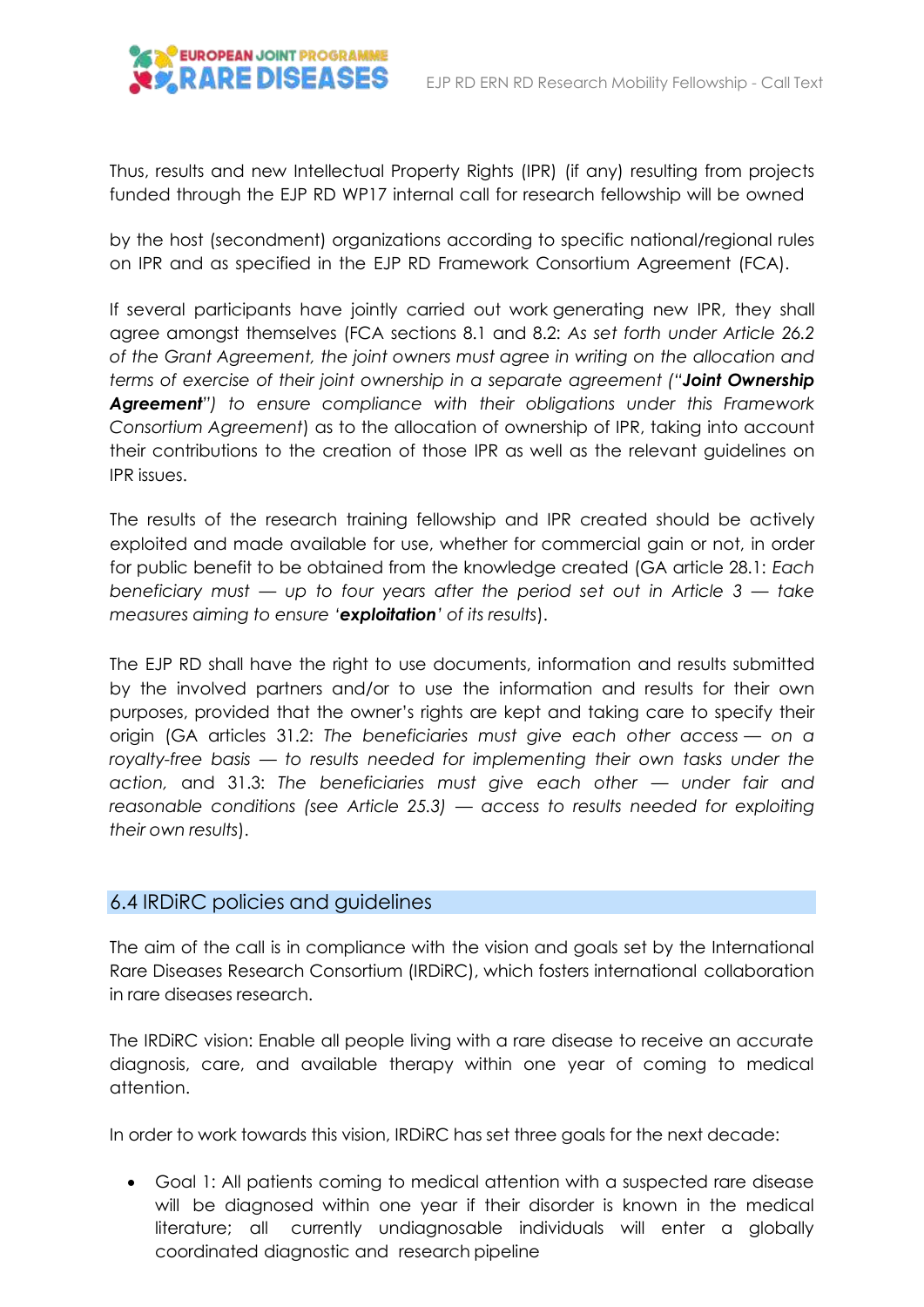

- Goal 2: 1000 new therapies for rare diseases will be approved, the majority of which will focus on diseases without approved options
- Goal 3: Methodologies will be developed to assess the impact of diagnoses and therapies on rare disease patients.

The project partners are expected to follow IRDiRC policies and guidelines.

For more information see <http://www.irdirc.org/> .

# 6.5 Respect of relevant European and international standards

The submitted proposals have to respect relevant European and international standards like:

- The new EU Regulation (EU) 2016/679 on the protection of natural persons with regard to the processing of personal data and on the free movement of such data. This Regulation applies in all Member States from May 25, 2018 and thus also for the EJP RD Research fellowship granted projects [\(https://publications.europa.eu/en/publication-detail/-/publication/3e485e15-](https://publications.europa.eu/en/publication-detail/-/publication/3e485e15-11bd-11e6-ba9a-01aa75ed71a1/language-en) [11bd-11e6-ba9a-01aa75ed71a1/language-en\)](https://publications.europa.eu/en/publication-detail/-/publication/3e485e15-11bd-11e6-ba9a-01aa75ed71a1/language-en);
- The EC Directive 2010/63/EU on the protection of animals used for scientific purposes[\(http://eur-lex.europa.eu/legal-content/EN/TXT/?uri=CELEX:32010L0063\)](http://eur-lex.europa.eu/legal-content/EN/TXT/?uri=CELEX%3A32010L0063);
- European Research Council Guidelines on Implementation of Open Access to Scientific Publications and Research Data (referred to in [http://ec.europa.eu/research/participants/docs/h2020-funding-guide/cross](http://ec.europa.eu/research/participants/docs/h2020-funding-guide/cross-cutting-issues/open-access-data-management/open-access_en.htm)[cutting-issues/open-access-data-management/open-access\\_en.htm\)](http://ec.europa.eu/research/participants/docs/h2020-funding-guide/cross-cutting-issues/open-access-data-management/open-access_en.htm);
- To make research data findable, accessible, interoperable and re-usable (FAIR), a data management strategy is mandatory (if relevant for the project). For an example of questions for a data management strategy, see Annex 1 in [http://ec.europa.eu/research/participants/data/ref/h2020/grants\\_manual/hi/oa\\_](http://ec.europa.eu/research/participants/data/ref/h2020/grants_manual/hi/oa_pilot/h2020-hi-oa-data-mgt_en.pdf) [pilot/h2020-hi-oa-data-mgt\\_en.pdf.](http://ec.europa.eu/research/participants/data/ref/h2020/grants_manual/hi/oa_pilot/h2020-hi-oa-data-mgt_en.pdf)
- A data management strategy/plan should include information on:
	- *The handling of research data during & after the end of the project;*
	- *What data will be collected, processed and/or generated and/or reused;*
	- *Which methodology & standards will be applied;*
	- *Whether data will be shared/made open access;*
	- *How data will be curated & preserved (including after the end of the project).*
- General ethical, regulatory and legal requirements: Ethics is an integral part of research.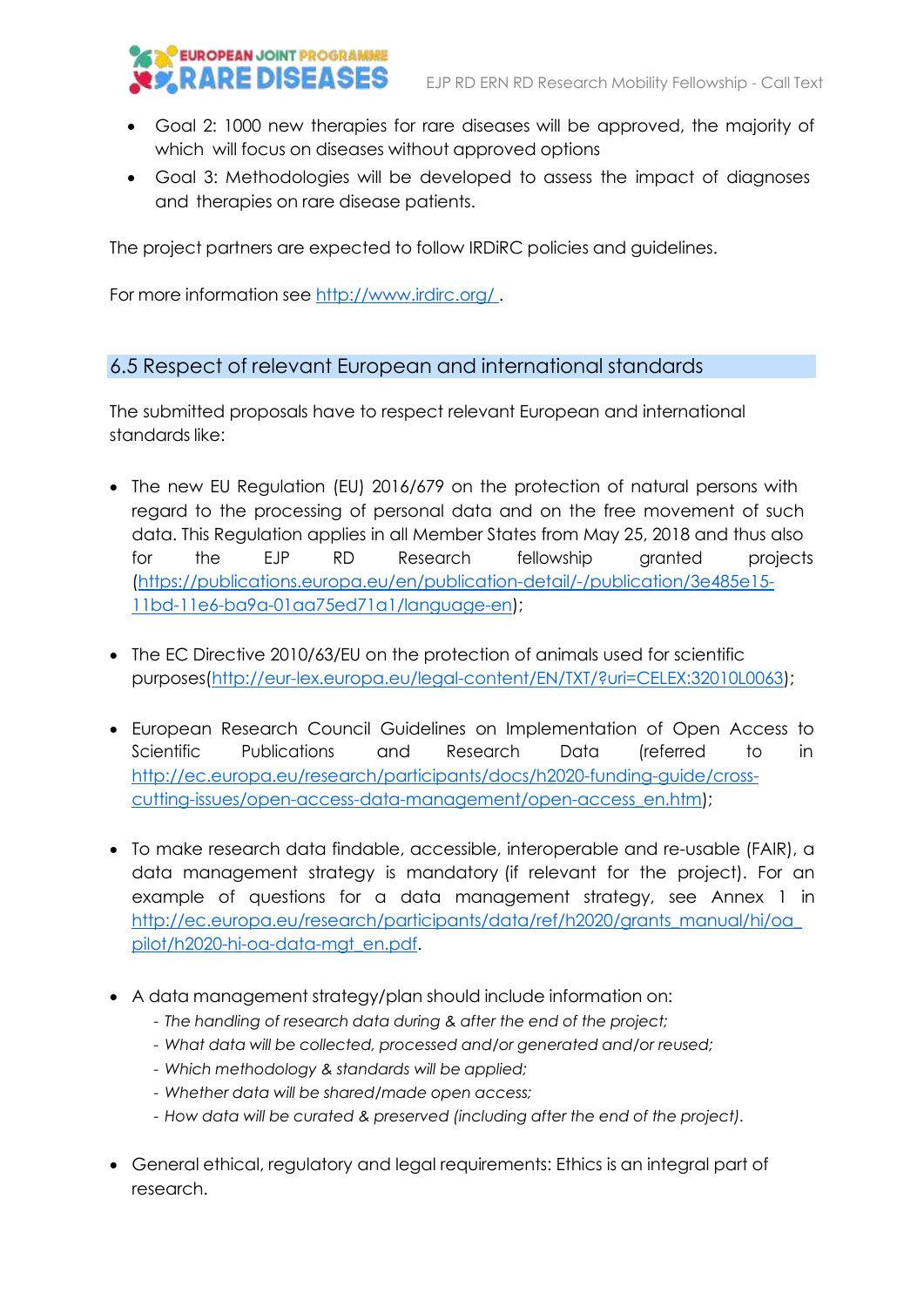# 

Please be aware that laws and ethical issues vary across different countries and should be considered from the outset. The EJP RD expects applications to fulfil ethical, regulatory and legal requirements. Among other things, special attention will be paid to potential ethical issues (e.g. research on humans or animals; privacy of data and biomaterials; informed consent; etc.). Only projects that fulfil the regulatory and ethical international/EU and national and institutional requirements will be funded.

#### 7. RESPONSIBILITIES, REPORTING REQUIREMENTS AND DISSEMINATION

Each successful fellow must ensure open access (free of charge, online access for any user) to all peer-reviewed scientific publications relating to its results.

Successful fellows must ensure that all outcomes (publications, etc.) of the EJP RD research fellowships include a proper acknowledgement of EJP RD. This includes the display of the EJP RD logo when possible.

Beneficiaries must also include acknowledgement according to institutions rules, where applicable.

#### REPORTING

The fellows must submit a short summary on the research training project accomplished at the host (secondment) institution at the latest 3 months after its end to the Call Coordination.

#### DISSEMINATION

- The fellow should present the research project at either an ERN Annual Meeting, EJP RD meeting, relevant national or local meeting or professional society meetings. If invited to an EJP RD conference, presentation of the research project will be obligatory.
- The fellow has to provide a short text describing his/her research project for digital dissemination purposes (ERN/EJP RD Newsletters, Websites, Tweets) to the EJP RD communication officer, Tanguy Onakoy (email: tanguy.onakoy@ejprarediseases.org)

In addition, unless the EC requests or agrees otherwise or unless it is impossible, any dissemination of results (in any form, including electronic) must:

- display the EU emblem
- applicable ERN logo
- include the following text:
- "This project has received funding from the European Union's Horizon 2020 research and innovation program under the EJP RD COFUND-EJP N° 825575";
- when displayed together with another logo, the EU emblem must have appropriate prominence.